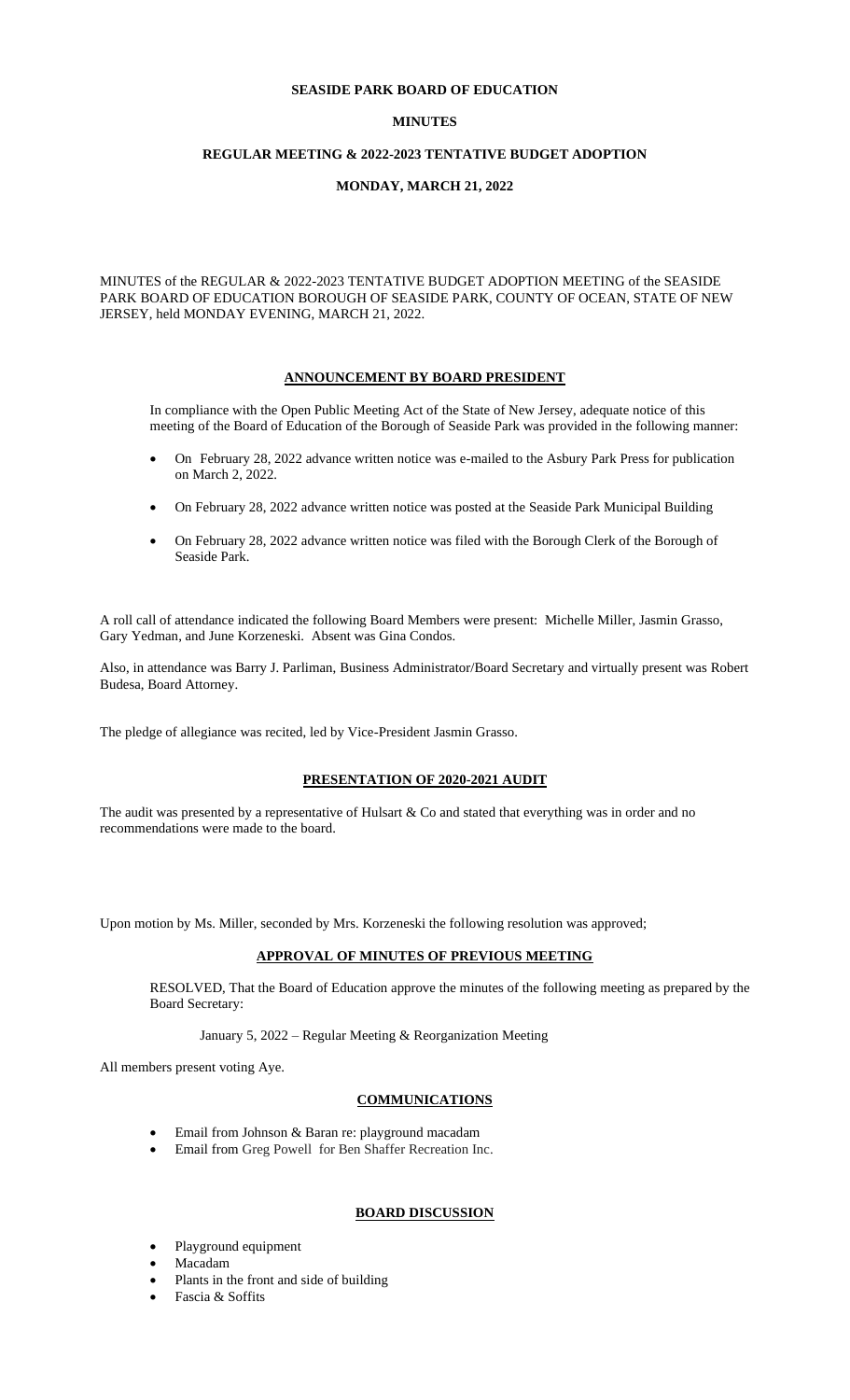## **PUBLIC COMMENTS ON AGENDA ITEMS**

Mayor Mathis commended the staff and Business Administrator on an audit with no recommendations.

## **RESOLUTIONS**

Upon motion by Mrs. Korzeneski, seconded by Mr. Yedman the following resolutions, A-C, were approved;

# **A. CONFIRMATION FOR USE OF BUILDING**

RESOLVED, That the Board of Education confirm use of the third-grade classroom by Girl Scouts Troop 50293 on Thursday, March 10, 2022 and Friday, March 11, 2022 between the hours of 8:00 A.M. – 4:00 P.M. for sorting and distribution of cookies.

#### **B. CONFIRMATION FOR USE OF BUILDING**

RESOLVED, That the Board of Education confirm use of the Library by the Seaside Park Republican Club for the use of club meetings on March 1, 2022 and March 15, 2022 from 6:00 P.M. – 9:00 P.M.

# **C. AUTHORIZATION FOR USE OF BUILDING**

RESOLVED, That the Board of Education confirm use of the building by the Seaside Park PTA for various events throughout the year as attached in writing.

All members present voting Aye.

Upon motion by Ms. Miller, seconded by Mr. Yedman, the following resolution, D, was approved;

#### **D. AUTHORIZATION FOR APPROVAL TO CHANGE BANK SIGNATURES**

RESOLVED, That the Board of Education approve changing bank signatures on Ocean First Bank accounts with (4) signatures being Gina Condos, Jasmin Grasso, Barry J. Parliman, and Patricia Christopher. Facsimiles allowed.

All members present voting Aye.

Upon motion by Mrs. Korzeneski, seconded by Ms. Miller, the following resolution, E, was approved;

## **E. AUTHORIZATION FOR EMPLOYMENT OF TREASURER OF SCHOOL MONIES**

RESOLVED, That the Board of Education authorize the employment of Patricia Christopher as Treasurer of School Monies, effective March 1, 2022 through June 30, 2022 at the annual salary of \$4,702.00, prorated.

All members present voting Aye.

Upon motion by Ms. Miller, seconded by Mr. Yedman the following resolution, F, was approved;

# **F. CONFIRMATION OF 2021-2022 PURCHASE ORDERS**

RESOLVED, That the Board of Education confirm the following 2021-2022 purchase orders in the various categories and amounts shown for a total of \$92,378.54.

| $P.O.$ # | VENDOR               | <b>DESCRIPTION</b>        | <b>ACCOUNT</b>   | <b>AMOUNT</b> |
|----------|----------------------|---------------------------|------------------|---------------|
| 2022-081 | Universal Janitorial | Maintenance Supplies      | $11-999-262-610$ | 207.00        |
| 2022-082 | ADP                  | Payroll Processing        | 11-999-230-339   | 276.80        |
| 2022-083 | Bahr & Sons          | <b>Electrical Repairs</b> | 11-999-230-339   | 500.00        |
| 2022-084 | <b>UGI Energy</b>    | <b>Gas Delivery</b>       | 11-999-262-621   | 600.61        |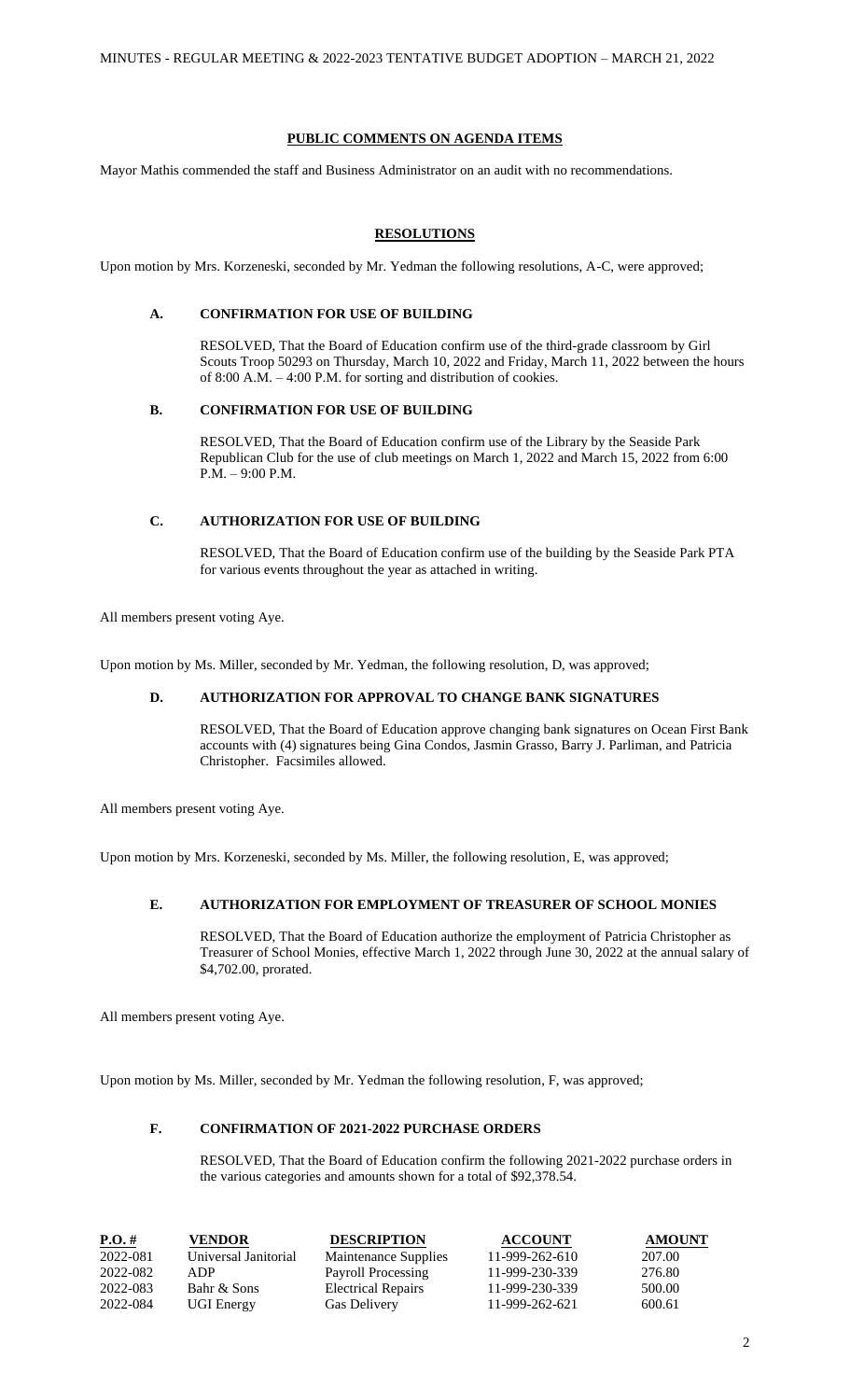|  |  | MINUTES - REGULAR MEETING & 2022-2023 TENTATIVE BUDGET ADOPTION – MARCH 21. 2022 |  |  |
|--|--|----------------------------------------------------------------------------------|--|--|
|  |  |                                                                                  |  |  |

| $P.O.$ # | <b>VENDOR</b>                          | <b>DESCRIPTION</b>         | <b>ACCOUNT</b> | <b>AMOUNT</b> |
|----------|----------------------------------------|----------------------------|----------------|---------------|
| 2022-085 | Optimum                                | Internet                   | 11-999-230-530 | 89.89         |
| 2022-086 | Berry, Sahradnik, et al Legal Services |                            | 11-999-230-331 | 259.20        |
| 2022-087 | <b>NJNG</b>                            | <b>Gas Supply</b>          | 11-999-262-621 | 1,154.17      |
| 2022-088 | <b>TPAF</b>                            | Annuity                    | 11-999-291-241 | 109.34        |
| 2022-089 | Lavallette Hardware                    | <b>Outside Maintenance</b> | 11-999-261-610 | 63.56         |
| 2022-090 | AT&T                                   | <b>Phone Service</b>       | 11-999-230-530 | 360.43        |
| 2022-091 | Robert Erdman                          | <b>Plumbing Repairs</b>    | 11-999-262-420 | 275.00        |
| 2022-092 | Twin Rocks Water                       | <b>Water Delivery</b>      | 11-999-230-610 | 9.59          |
| 2022-093 | <b>Kristen Thomas</b>                  | Aid in Lieu                | 11-999-270-513 | 500.00        |
| 2022-094 | <b>Toms River BOE</b>                  | <b>Tuition Regular Dec</b> | 11-999-100-561 | 6,393.10      |
| 2022-094 | <b>Toms River BOE</b>                  | Tuition Special Ed Dec     | 11-999-100-562 | 9,710.25      |
| 2022-094 | <b>Toms River BOE</b>                  | <b>Transportation Dec</b>  | 11-999-270-513 | 673.38        |
| 2022-096 | <b>Asbury Park Press</b>               | Advertising                | 11-999-230-530 | 86.32         |
| 2022-097 | All Pro Maintenance                    | Floor Cleaning/Waxing      | 11-999-262-420 | 1,700.00      |
| 2022-098 | Ricoh USA, Inc                         | Copier                     | 11-999-230-530 | 79.06         |
| 2022-099 | <b>CIT</b>                             | Phone System               | 11-999-230-530 | 207.30        |
| 2022-100 | <b>Johnson Controls</b>                | Fire Alarm Monitoring      | 11-999-261-420 | 1,794.79      |
| 2022-101 | Robert Erdman                          | <b>Plumbing Repairs</b>    | 11-999-262-420 | 150.00        |
| 2022-102 | Lavallette BOE                         | <b>Tuition Regular Dec</b> | 11-999-100-561 | 14,777.10     |
| 2022-103 | <b>NJNG</b>                            | <b>Gas Supply</b>          | 11-999-262-621 | 1,391.90      |
| 2022-104 | JCP&L                                  | Electricity                | 11-999-262-622 | 97.78         |
| 2022-106 | Optimum                                | Internet                   | 11-999-230-530 | 179.78        |
| 2022-107 | <b>Central Regional BOE</b>            | Transportation             | 11-999-270-513 | 13,771.00     |
| 2022-108 | Berry, Sahradnik, et al                | Legal Services             | 11-999-230-331 | 45.90         |
| 2022-109 | AT&T                                   | Phone Service              | 11-999-230-530 | 364.14        |
| 2022-110 | Twin Rocks Water                       | <b>Water Delivery</b>      | 11-999-230-610 | 27.57         |
| 2022-111 | <b>ADP</b>                             | <b>Payroll Processing</b>  | 11-999-230-339 | 276.49        |
| 2022-112 | Bahr & Sons                            | <b>Electrical Repairs</b>  | 11-999-230-339 | 1,925.00      |
| 2022-113 | Seaside Park BOE                       | <b>PERS</b>                | 11-999-291-241 | 752.00        |
| 2022-114 | <b>CIT</b>                             | Phone System               | 11-999-230-530 | 108.83        |
| 2022-115 | <b>ADP</b>                             | <b>Payroll Processing</b>  | 11-999-230-339 | 371.29        |
| 2022-116 | <b>Staples</b>                         | <b>Office Supplies</b>     | 11-999-251-340 | 292.99        |
| 2022-117 | Ricoh USA, Inc                         | Copier                     | 11-999-230-530 | 158.12        |
| 2022-118 | Mr. Keys                               | New Locks                  | 11-999-261-420 | 670.67        |
| 2022-120 | Chubb                                  | <b>Boiler Inspection</b>   | 11-999-230-339 | 110.00        |
| 2022-121 | Verizon                                | Phone Service              | 11-999-230-530 | 192.73        |
| 2022-122 | Boro of SSP                            | Water/Sewer                | 11-999-262-490 | 210.00        |
| 2022-123 | <b>NJNG</b>                            | Gas Supply                 | 11-999-262-621 | 554.55        |
| 2022-124 | <b>Twin Rocks</b>                      | <b>Water Delivery</b>      | 11-999-230-610 | 9.59          |
| 2022-125 | JCP&L                                  | Electricity                | 11-999-262-622 | 551.62        |
| 2022-126 | Berry, Sahradnik, et al                | Legal services             | 11-999-230-331 | 292.95        |
| 2022-127 | Optimum                                | Internet                   | 11-999-230-530 | 179.78        |
| 2022-128 | Lavallette BOE                         | Tuition Regular Jan/Feb    | 11-999-100-561 | 29,582.70     |
| 2022-129 | <b>Asbury Park Press</b>               | Advertising                | 11-999-230-530 | 17.60         |
| 2022-130 | AT&T                                   | Phone Service              | 11-999-230-530 | 266.67        |

All members present voting Aye.

Upon motion by Mrs. Korzeneski, seconded by Mr. Yedman the following resolutions, A-C, were approved;

## **SCHOOL BUSINESS ADMINISTRATOR REPORT – Mr. Barry J. Parliman**

## **C. APPROVAL OF FINANCIAL REPORTS**

RESOLVED, That the Board of Education accept and file the following financial reports for the period ended December 31, 2021 and January 31, 2022; copy to follow in the minutes of this meeting:

- Secretary's Report of Expenditure
- Treasurer of School Monies Report

# **B. APPROVAL OF BUDGET LINE-ITEM REPORT**

RESOLVED, That the Board of Education, pursuant to N.J.A.C. 6:20-2.113€\*, do hereby certify that as of December 31, 2021 and January 31, 2022, after review of the Secretary's monthly financial reports (appropriations section) and upon consultation with the appropriate district officials, that to the best of our knowledge no major account or fund has been over expended in violation of N.J.A.C. 6:20-2.12(b)\* and that sufficient funds are available to meet the district's financial obligations for the remainder of the fiscal year.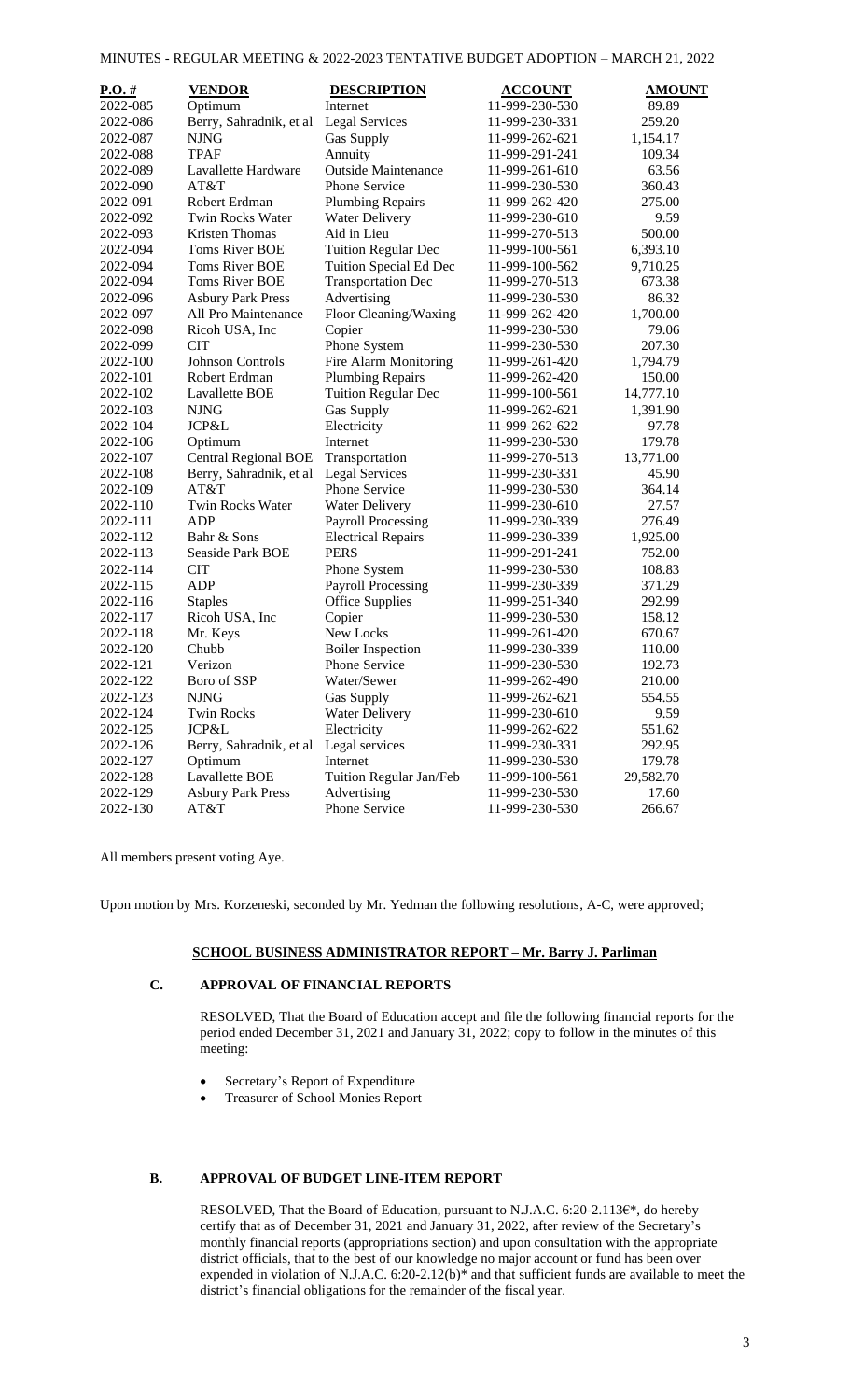## **C. ACCEPTANCE OF THE 2020-2021 AUDIT REPORT**

BE IT RESOLVED, That the Board of Education accept the 2020-2021 Audit Report, with no recommendations, as presented by a representative of Robert A. Hulsart & Company.

All members present voting Aye.

Upon motion by Ms. Miller, seconded by Mr. Yedman, the following resolution, D, was approved;

# **D. ADOPTION OF THE TENTATIVE 2022-2023 SCHOOL BUDGET**

BE IT RESOLVED, That the tentative budget be approved for the 2022-2023 School Year using the 2021-2022 state aid figures and the Secretary to the Board of Education be authorized to submit the following tentative budget to the Executive County Superintendent of Schools for approval in accordance with the statutory deadline:

|                                 | General<br><b>Fund</b> | Special<br>Revenues | Debt<br>Service | <b>Total</b> |
|---------------------------------|------------------------|---------------------|-----------------|--------------|
| 2022-2023 Total Expenditures    | 1,580,709              | $\theta$            | $\theta$        | 1,580,709    |
| <b>Less Anticipated Revenue</b> | 1,168,819              | $\overline{0}$      | $\theta$        | 1,168,819    |
| <b>Total to Be Raised</b>       | 411,890                | $\overline{0}$      | $\theta$        | 411,890      |

And to advertise said tentative budget in the Asbury Park Press in accordance with the form suggested by the State Department of Education and according to law; and

BE IT FURTHER RESOLVED, That a public hearing be held in the Seaside Park Elementary School, Seaside Park, New Jersey on Monday, May 2, 2022 at 6:30 P.M. for the purpose of conducting a public hearing on the budget for the 2022-2023 School Year.

All members present voting Aye.

Upon motion by Ms. Miller, seconded by Mrs. Korzeneski, the following resolution was approved;

# **PAYMENT OF BILLS**

RESOLVED, That the Board of Education authorize payment of the bills as shown on the bill list dated March 21, 2022, when signed by a majority of the members, in the total amount of \$104,274.20; copy to follow in the minutes.

All members present voting Aye.

#### **ANNOUNCEMENTS**

A. Monday, May 2, 2022 – Regular Meeting & Public Hearing & Adoption of 2022-2023 School Budget - 6:30 P.M.